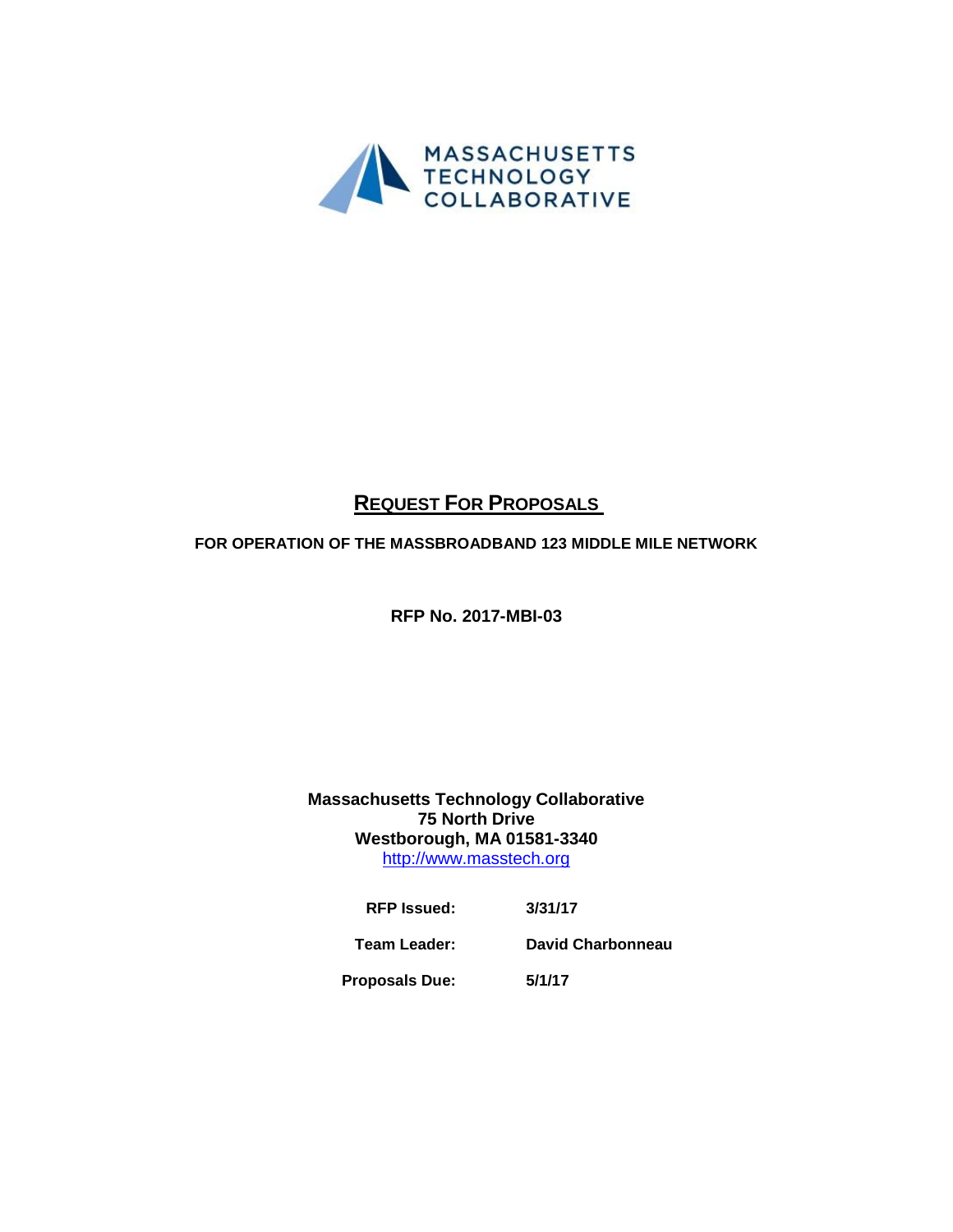## **1. RFP INTRODUCTION AND OBJECTIVES**

Massachusetts Technology Collaborative ("Mass Tech Collaborative"), on behalf of Massachusetts Broadband Institute, is issuing this Request for Proposals for an operator of the MassBroadband 123 network (RFP No. 2017- MBI-03) (the "RFP"). MBI's primary objective is to obtain responses from qualified companies interested in taking over responsibility for operating the approximately 1,200 mile fiber optic MassBroadband 123 network in western and north central Massachusetts (hereinafter referred to as the "Network"). This RFP describes a comprehensive array of operational services and functions (see Section 3) to be provided by a successful Respondent that is modeled on MBI's relationship with the incumbent operator.

The selected Respondent will maintain and operate the Network as a commercial operation on behalf of the MBI. MBI built the Network to provide reliable broadband internet access for a broad array of critical community anchor institutions in the Network service area, to serve as a platform to promote economic growth in the region, and to facilitate solutions for municipalities without broadband internet access. MBI intends that the Network will be operated to serve these goals, and the Network Operator Agreement will reflect these priorities.

Under the current Network Operator Agreement, a copy of which is available on MBI's FTP site referenced in Section 4.2 of this RFP, the incumbent operator generates, collects, and accounts for all network revenue and pays MBI annual platform access charges and a percentage of annual Network revenue when specific thresholds are met. (As provided in Sections 4.9.4 through 4.9.7 of the current agreement, the platform access charges consist of payments for "Oversight," "CAPEX Upgrade and Updates," and "Decommissioning.") The incumbent operator pays all operating, maintenance, and capital expenses of the Network.

This RFP contemplates that MBI's agreement with a new network operator would be structured in a manner similar to the arrangement with the incumbent operator, in which the operator pays all costs and expenses of the Network, collects all revenues, and remits payments to MBI. Alternative compensation structures may be proposed by Respondents to this RFP. MBI recognizes that any new agreement is unlikely to recreate the economics of the current agreement, and MBI's principal objective is to secure the long-range stability and success of the Network.

MBI invites interested firms to submit proposals to operate the Network for a minimum initial term of three years, with provisions for additional renewal terms and extensions.

MBI has an overarching near-term interest in accomplishing an orderly transition of operational responsibility for the Network from the current operator in a manner that preserves the integrity of the Network and continuity of service for existing Network customers. The transition may occur under exigent circumstances due to the recent bankruptcy filing by the incumbent network operator.

The timetable for negotiating and awarding a contract under this RFP will depend, in part, on the period of time provided to the incumbent network operator in its bankruptcy proceedings to formulate its intentions with regard to the current network operator agreement. The process in bankruptcy court will run concurrently with MBI's decisionmaking process under this RFP. MBI will endeavor to provide appropriate notice to qualified Respondents, to the extent practicable, of its consideration of material changes in direction or approach based on proposals advanced by respondents to the RFP or other factors.

#### **1.1. History of the Project**

Mass Tech Collaborative is an independent public instrumentality of the Commonwealth of Massachusetts chartered by the Commonwealth to serve as a catalyst for growing its innovation economy. Mass Tech Collaborative brings together leaders from industry, academia, and government to advance technology-focused solutions that lead to economic growth, job creation, and public benefits in Massachusetts. For additional information about Mass Tech Collaborative and its programs and initiatives, please visit our website at [www.masstech.org.](https://urldefense.proofpoint.com/v2/url?u=http-3A__www.masstech.org&d=DwMF-g&c=14jPbF-1hWnYXveJ5rixtS_Fo3DRrpL7HUwJDAc4HIc&r=4SunwtfKH_EWF0I_-ilUXz3zdXPoLO4eto8gRkkE4Mk&m=yLHJ9L1V1Yc3CHh385IbJ_SdjGL-CcG7RP7UoWSGw_o&s=QFAUDwElefNgz_uMNooecEgji8S0RJS1gDz_7Kc3vz8&e=)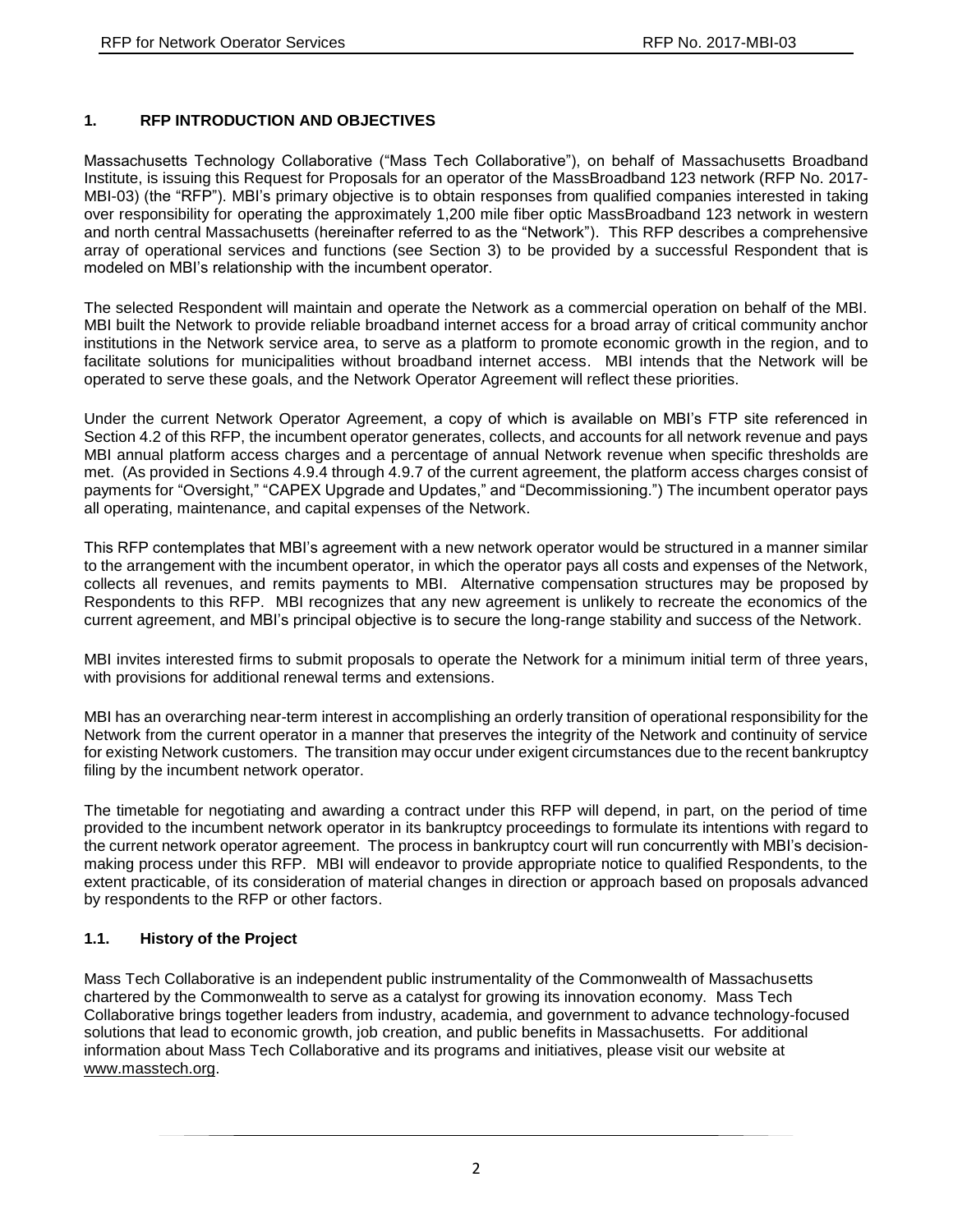MBI is a division of the Mass Tech Collaborative and serves as the central broadband program for the Commonwealth. The MBI was created is 2008 and has a mission to extend affordable, robust, high-speed Internet access to all homes, businesses, schools, libraries, medical facilities, government offices and other public places across Massachusetts, with a focus on the hard-to-serve areas of western and central Massachusetts. For more information about the MBI and its programs and activities generally, please visit the web site at [www.massbroadband.org](http://www.massbroadband.org/)

MBI received state and federal funding to build the Network. The federal grant required that MBI construct an open access, middle mile network that directly connects community anchor institutions. The Network commenced operations in 2014.

#### **2. PROFILE OF THE NETWORK**

#### **2.1. Description of the Network, Service Area and Demographics**

The Network is a 1,200 mile fiber-optic cable middle mile broadband network that connects 123 communities in western and north central Massachusetts to the Internet. The Network's service territory encompasses more than one-third of the geographic area of Massachusetts.

The service area, including the Network route, is depicted in Figure 1 below. The Network is generally comprised of a main loop throughout western Massachusetts with smaller loops into key parts of the service area. An additional Network route runs along Route 2 to Ayer, where the Network connects to third-party leased fiber through to metro Boston. The Network also utilizes third-party leased fiber along I-90 to create a further link to the Boston metropolitan area. The Network service area is located in a predominantly rural region that includes 41 towns that have no other wired broadband available to residents that meets FCC standards. The service area contains over one million residents, 380,000 households, 34,000 businesses, 2,500 community anchor institutions ("CAIs"), and 3,429 square miles.



*Figure 1: MassBroadband123 Network and Service Area*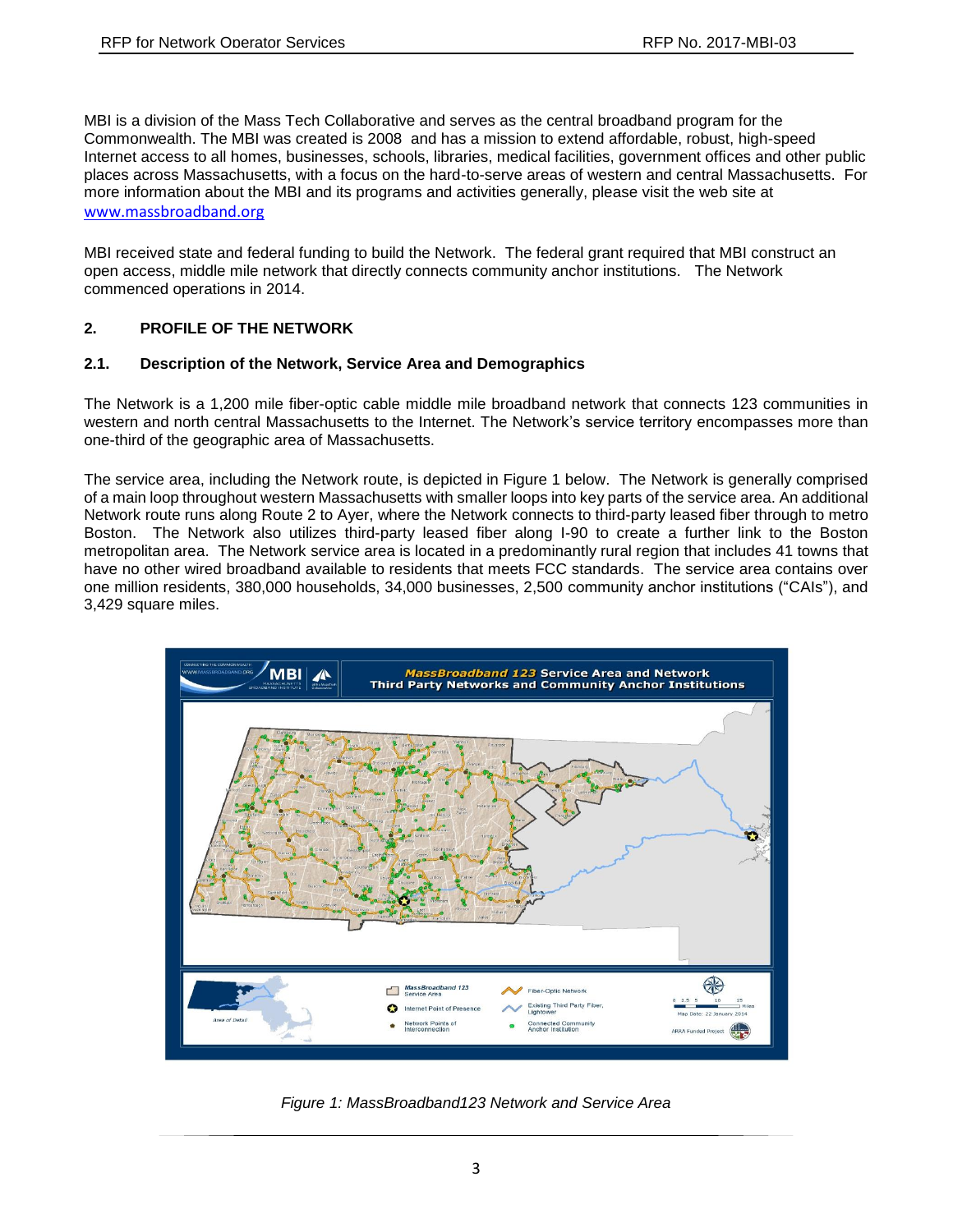The Network connects with approximately 1,108 CAIs, which include federal, state and local government buildings; schools and universities; libraries; hospitals and healthcare facilities; public safety facilities; and wireless communications towers. Public safety CAIs include police and fire stations, as well as e911 public safety answering points ("PSAPs") and Emergency Operations Centers. In some cases, such as hospital campuses, these CAIs may use multiple circuits at the same address, although most use a single circuit at each address. CAIs making use of the Network purchase services directly from retail ISPs, who in turn purchase the underlying connections on a wholesale basis from the Operator. Under MBI's existing Network Operator Agreement, the Operator is required to establish a separate affiliate if it wishes to serve as a retail ISP and the same is anticipated for the new Operator.

## **2.2. Network Characteristics**

The selected Respondent will manage the Network, which has the following general characteristics:

- 952 miles of fiber construction
- 231 miles of leased fiber enables path diverse transport to a second Internet connection site in Boston
- Fiber passes within 3 miles of at least 98% of all households, businesses and CAIs in the service area
- High strand counts (almost 60% of the fiber cables boast 72 or more strands)
- Slack loops placed an average of every 0.6 miles
- 27 Points of Interconnection ("POIs") or Network nodes are located in hardened carrier-grade facilities distributed geographically throughout the service area
- Approximately 1,108 connected CAIs are connected to the Network and most CAI's are located within 10 miles of, but never more than 30 miles away from, a POI; allowing the use of low-cost optics
- 97% of fiber was installed in the communications space on more than 32,000 existing utility poles
- 2% of fiber was installed in existing conduit
- 1% of fiber was installed on new poles or in new conduit
- One Federal Street in Springfield is the primary, carrier-neutral hotel for western Massachusetts and serves as a Network gateway site
- 3 Internet Points of Presence facilities (i.e. Boston, MA; Cambridge, MA; and Springfield, MA)
- Network is run on an open access basis (as required under the terms of the federal grant)

#### **2.3. Current Network Revenue**

Over the first three years of Network operations (2014 – present) the incumbent operator has continued to grow revenues. Current annualized operator gross network revenue is approximately \$3,200,000. There are currently approximately 18 wholesale customers. There are approximately 533 CAI end users taking service and approximately 119 non-CAI end users taking service that collectively have approximately 1,158 active services.

#### **3. SKILLS, FUNCTIONS AND SERVICES TO BE PROVIDED BY THE NETWORK OPERATOR**

#### **3.1. Services.**

This section lists the full array of network operator functions and services that MBI currently outsources to the incumbent Operator. MBI has a strong preference to enter into a relationship with a firm that can provide similar, comprehensive, turnkey operational services. Notwithstanding its preference for continued turnkey Network operations, MBI is also open to considering alternative approaches to addressing the functions described below.

The full array of network operator functions and services includes the following: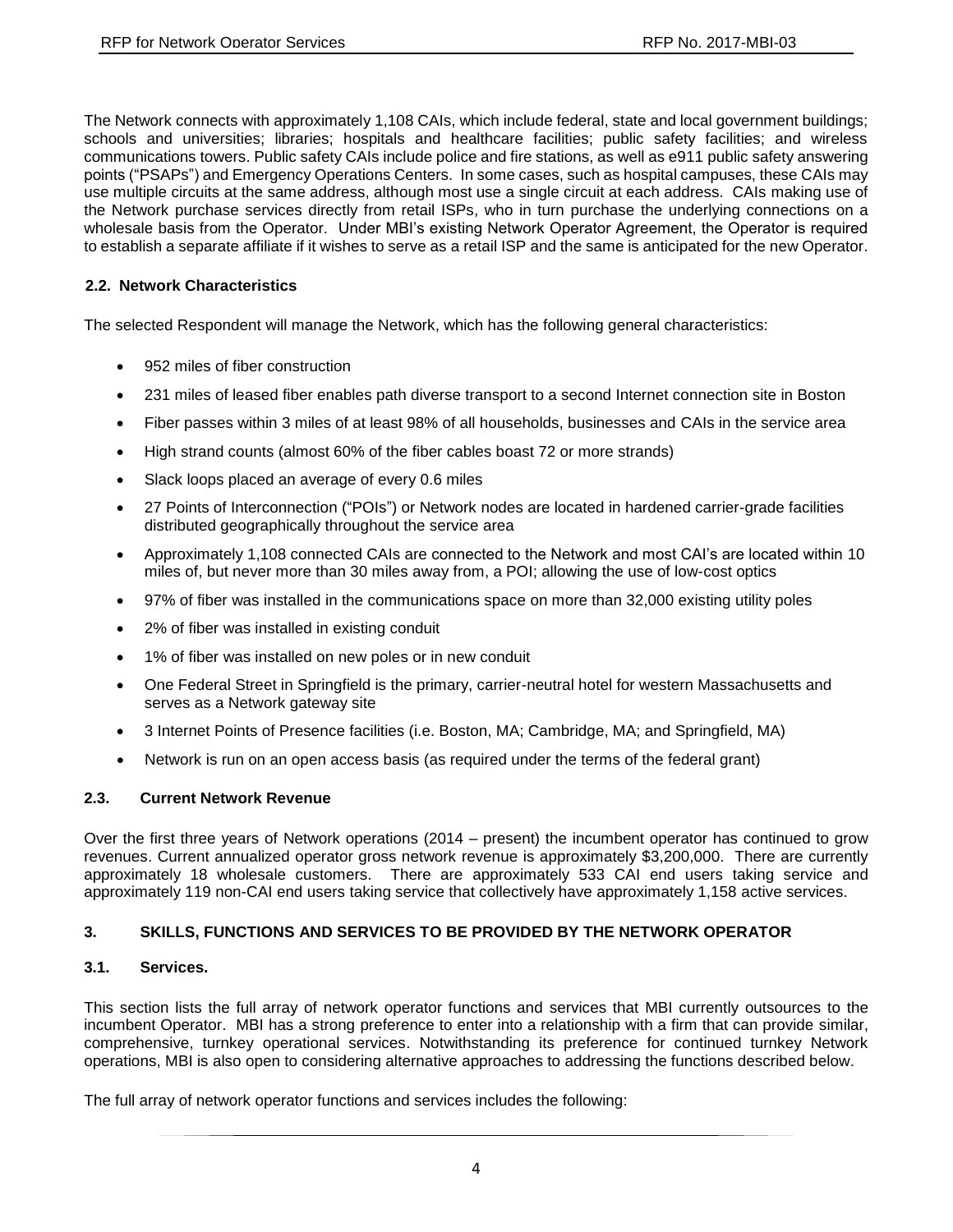- a. Sales and Marketing of Wholesale Network Services This service category includes the provision of (i) all wholesale services to current and future wholesale customers; and (ii) all marketing of the Network and the services provided by the Operator to wholesale customers. This service category involves the Operator making best efforts to sell services on the Network to produce Network revenues and to make the Network successful under the requirements of this RFP and the Operating Agreement. This service category does not involve the sales and marketing of retail services which are marketed by retail service providers. It should be noted that CAIs are not required to purchase services on the Network.
- b. Billing and Account Management This service category involves operational responsibility for managing Network revenue from wholesale customers. In the provisioning of this service the Operator will handle all wholesale billing and collections for the Network, which may involve the implementation and integration of new or existing Operational Support Systems ("OSS") and Business Support Systems ("BSS") subject to MBI's approval. The Operator is the wholesale operator, and is not in the ordinary course responsible for retail billing.
- c. Service Fulfillment and Provisioning The Operator will be required to fulfill all new service orders, provision all services, and perform (when necessary) adds, moves, and changes to the Network infrastructure.
- d. Network Management and Monitoring The Operator will be responsible for 24/7 Network monitoring and change management (e.g. change states, change control).
- e. Customer Care The Operator will provide customer care and non-discriminatory interconnection for all wholesale customers. The Operator will provide customer service for wholesale customers using a level of care and service that is consistent with industry-accepted standards. The Operator must adopt an open access network policy that will guarantee that the Operator provides wholesale bandwidth services to any qualified service provider at published rates to be proposed by the Operator, subject to approval by MBI.
- f. Advanced Support The Operator shall have qualified advanced support staff (or obtain qualified advanced support staff from a subcontractor) to maintain and monitor the integrity of the Network and its services. Advanced support staff shall also help resolve major outages or equipment failures; provide advanced monitoring of services and Network utilization; ensure Network optimization; and roll out equipment upgrades, firmware and software.
- g. Field Operations The Operator will be responsible for all maintenance and repairs to the Network during the term of and as required by the Network Operator Agreement. Network relocations will be the sole responsibility of the Operator.
- h. Back Office Support Systems The Operator will maintain up-to-date maps, configurations and network diagrams for the Network in an OSS to support field technicians, technical support technicians and engineers. The Operator will be responsible for maintaining accurate inventory and up-to-date documentation for the configuration of all Network nodes, devices and services. The Operator will furnish and maintain all systems or applications on the Network and all applicable licenses to support these responsibilities.

#### **4. RFP PROCESS**

#### **4.1. Schedule**

|                                                                    | 3/31/17 | RFP issued                                                         |  |
|--------------------------------------------------------------------|---------|--------------------------------------------------------------------|--|
|                                                                    | 4/12/17 | <b>Mandatory Bidders Conference</b>                                |  |
|                                                                    | 4/14/17 | Deadline for all questions and clarification inquiries, preferably |  |
|                                                                    |         | submitted via e-mail to proposals@masstech.org; due by 5:00 p.m.   |  |
| 4/20/17<br>Deadline for posting answers to Respondents' questions. |         |                                                                    |  |
|                                                                    | 5/1/17  | Complete Responses due by 3:00 p.m.                                |  |

The RFP process will proceed according to the following anticipated schedule: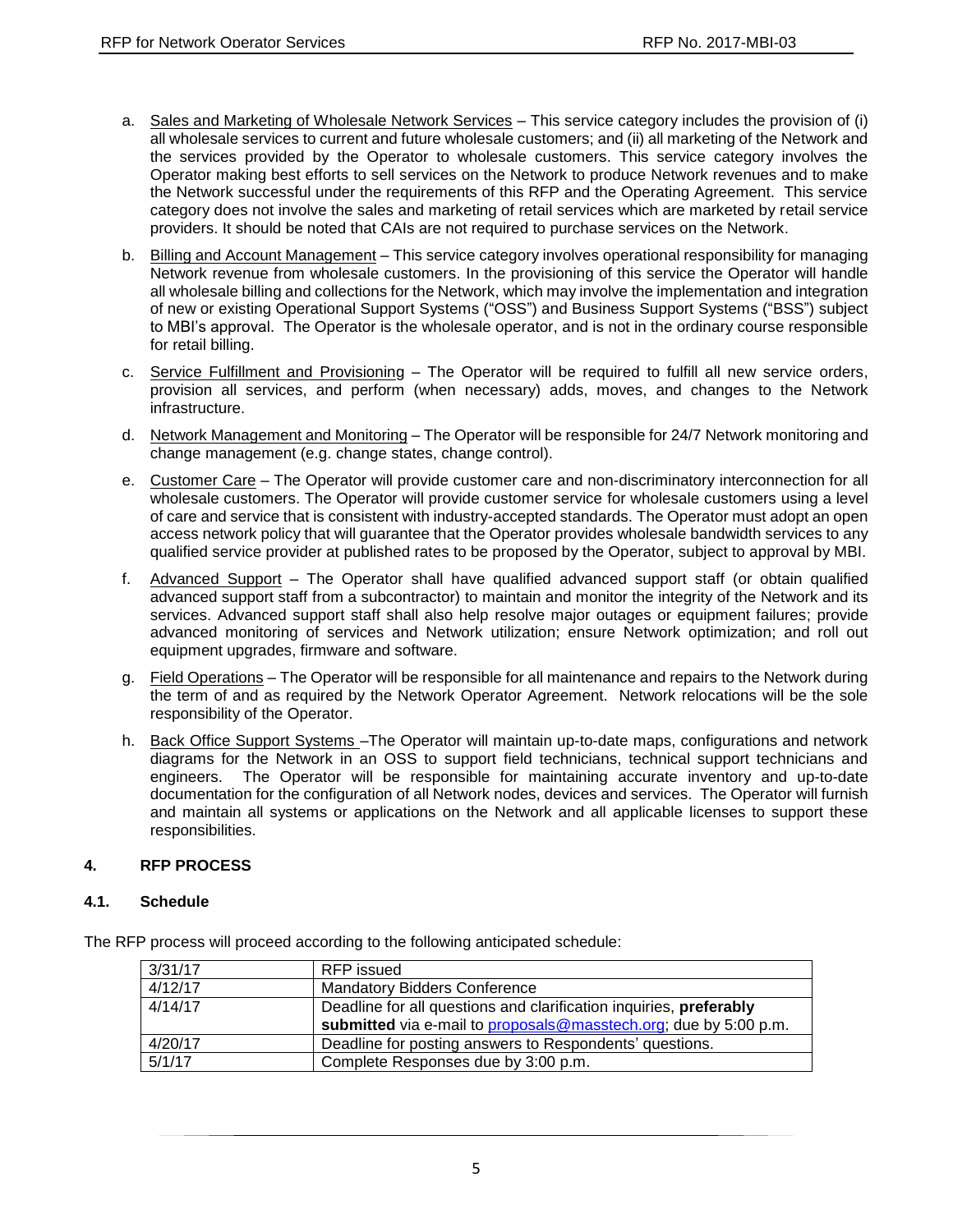**Responses will be due no later than 3:00 p.m. on May 1, 2017.** Proposals received later than the date and time specified will be rejected or deemed non-conforming and may be returned to the Respondent unopened. Mass Tech Collaborative assumes no responsibility or liability for late delivery or receipt of responses.

## **4.2. Questions from Bidders, Bidder's Conference and Additional Network Information**

A mandatory bidder's conference will be held on April 12, 2017 at 11:00 a.m. at the Massachusetts Technology Collaborative, 75 North Drive, Westborough, MA. The bidder's conference will be held in in Room 104 of the Karl Weiss Education and Conference Center. Prospective Respondents may attend in person or participate remotely via Go-To-Meeting. All prospective Respondents must preregister for the bidder's conference by sending an email to [proposals@masstech.org](mailto:proposals@masstech.org) no later than 3:00 p.m. on April 11, 2017. Please indicate in the email whether attendance will be in person or online. MBI will send instructions for the Go-To-Meeting to prospective Respondents that are unable to attend in person.

Questions regarding this RFP must be submitted by electronic mail to [proposals@masstech.org](mailto:proposals@masstech.org) with the following Subject Line: "Questions – RFP No. 2017-MBI-03". All questions must be received by 5:00 p.m. on April 14, 2017. All questions submitted to MBI about this RFP and MBI's responses to all questions received will be posted on April 20, 2017 to the Mass Tech Collaborative, MBI and COMMBUYS websites.

Additional documents that provide supplemental details on the financial, technical and operational aspects of the Network have been posted to a FTP site. Any prospective Respondent that wishes to access these documents should submit a request by email to [proposals@masstech.org.](mailto:proposals@masstech.org) MBI will respond to email requests and will provide log in credentials for the FTP site.

#### **4.3. Instructions for Submission of Proposals**

Respondents are cautioned to read this RFP carefully and to conform to its requirements. Failure to comply with the requirements of this RFP may serve as grounds for rejection of a proposal.

- a. All Proposals must be submitted in writing, on 8  $\frac{1}{2}$  x 11 paper (including all required submissions), with one (1) unbound original; and three (3) bound copies (no three ring binders); and one electronic version (.pdf or .doc with the budget in excel format) thereof.
- b. Proposals **must** be delivered to:

Request for Proposals No. 2017-MBI-03 Massachusetts Technology Collaborative 75 North Drive Westborough, MA 01581

- c. A statement indicating compliance with the terms, conditions and specifications contained in this RFP must be included in the Proposal. Submission of the signed Authorized Respondent's Signature and Acceptance Form (Attachment B) shall satisfy this requirement.
- d. Any and all responses, proposals, data, materials, information and documentation submitted to Mass Tech Collaborative in response to this RFP shall become Mass Tech Collaborative's property and shall be subject to public disclosure. As a public entity, the Mass Tech Collaborative is subject to the Massachusetts Public Records Law (set forth at Massachusetts General Laws Chapter 66). There are very limited and narrow exceptions to disclosure under the Public Records Law. If a Respondent wishes to have the Mass Tech Collaborative treat certain information or documentation as confidential, the Respondent must submit a written request to the Mass Tech Collaborative's General Counsel's office no later than 5:00 p.m. on April 12, 2017. The request must precisely identify the information and/or documentation that is the subject of the request and provide a detailed explanation supporting the application of the statutory exemption(s) from the public records cited by the Respondent. The General Counsel will issue a written determination within ten business days of receipt of the written request. If the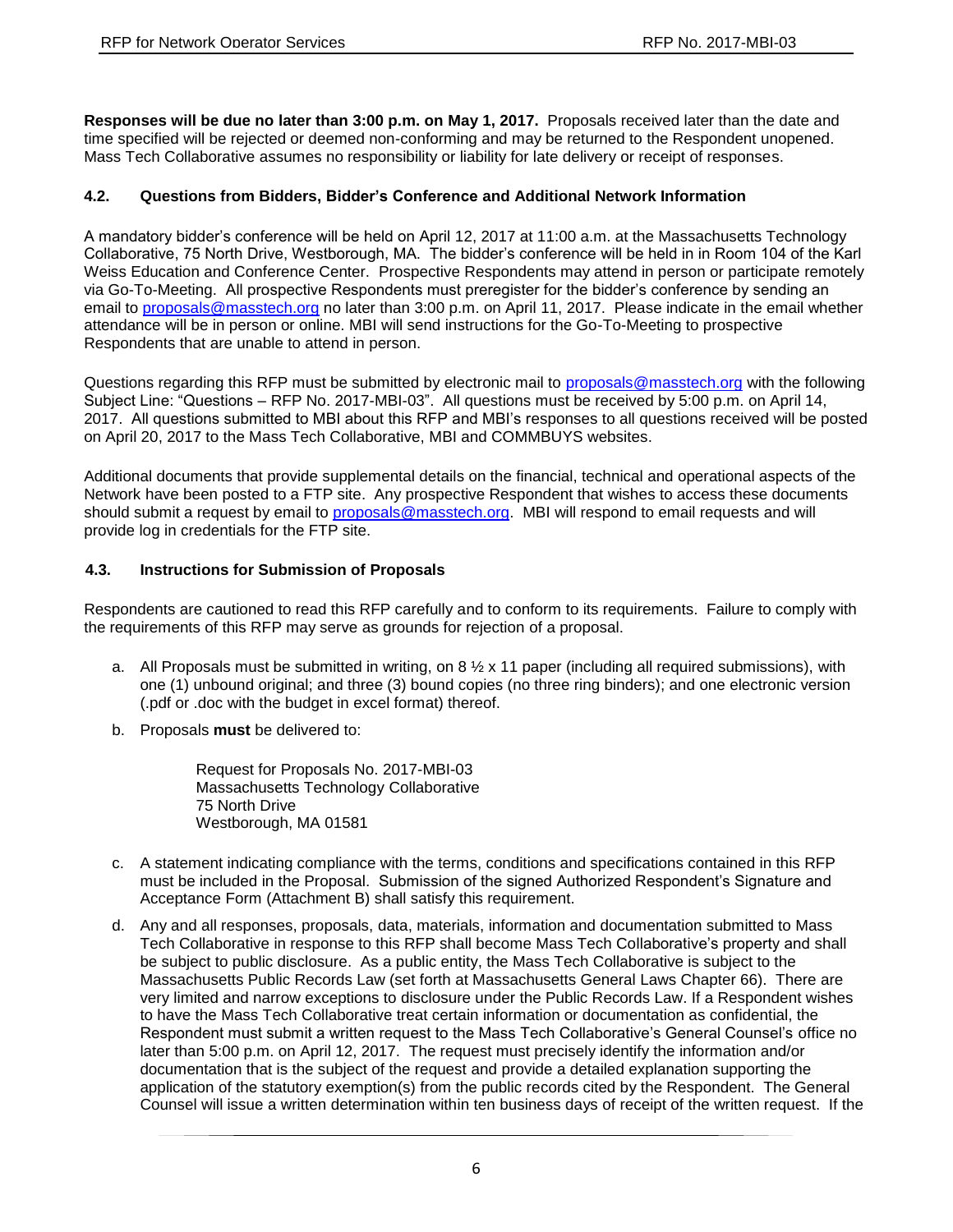General Counsel approves the request, the Respondent shall clearly label the relevant information and/or documentation as "**CONFIDENTIAL**" in the proposal and shall only include the confidential material in the hard copy of the proposal. Any statements in a Proposal reserving any confidentiality or privacy rights that is inconsistent with these requirements and procedures will be disregarded.

**Respondents please note: By executing the Authorized Respondent's Signature and Acceptance Form and submitting a Proposal in response to this RFP, Respondent certifies that it (1) acknowledges and understands the policies and procedures for handling materials submitted to Mass Tech Collaborative, as described in this RFP, (2) agrees to be bound by those policies and procedures, (3) acknowledges that the statutory exemptions from the Massachusetts public records law are very limited; and (4) agrees that Mass Tech Collaborative shall not be liable under any circumstances for any disclosure of materials submitted to in connection with this RFP that is required by law.**

#### **4.4. Information Required of Bidders**

Respondent's Proposal shall include a narrative that addresses the following questions and contains the following elements:

- a. Executive Summary. Respondents shall provide a summary of their organization and their proposed technical and operational approach. Respondent shall indicate the basic components of its Proposal and a proposed initial term under the Network Operator Agreement (must be at least three years). This summary should be a maximum of three (3) pages in length.
- b. Company History. Provide an overview of Respondent's history, organizational structure and current operations.
- c. Respondent's Organizational Qualifications. MBI has a strong preference to select a Respondent that has the characteristics listed below. Respondent shall provide information that demonstrates the extent to which Respondent's organization possesses these characteristics:
	- $\bullet$  Prior Experience Respondent should have substantial experience operating comparable network(s), including performing network operator services substantially similar to those described in Section 3 that Respondent proposes to provide to MBI.
	- Financial Stability Respondent should have the demonstrated financial capacity, resources and stability to successfully operate the Network in a sustainable manner over the term of the Network Operator Agreement*.*
	- Operating Infrastructure Respondent should have an established network operations center ("NOC") capable of providing 24/7/365 network monitoring of the Network.
- d. Staff Qualifications. Respondents shall provide brief resumes demonstrating staff qualifications and relevant experience and certifications (e.g. Ciena and Juniper).
- e. Network Operations Center Capabilities. Provide a detailed description of functions and capabilities of the network operations center that the Operator proposes to use in support of the Network.
- f. Technical Proposal. Provide a high level technical description of the proposed network operator services that will be provided as described in Section 3. Respondent must clearly identify any services listed in Section 3 that it will not provide to MBI or are offered as an add-alternate.
- g. Operational Structure and Capacity. Describe infrastructure and resources that Respondent will put in place to perform network operator functions and services (as described in Section 3) that it proposes to provide in response to this RFP. Respondent should indicate whether services will be provided by internal or external (subcontracted) resources and the location of such resources. Respondent should also clearly identify the extent to which internal resources will need to be expanded or augmented to take on the new responsibility of Network operations.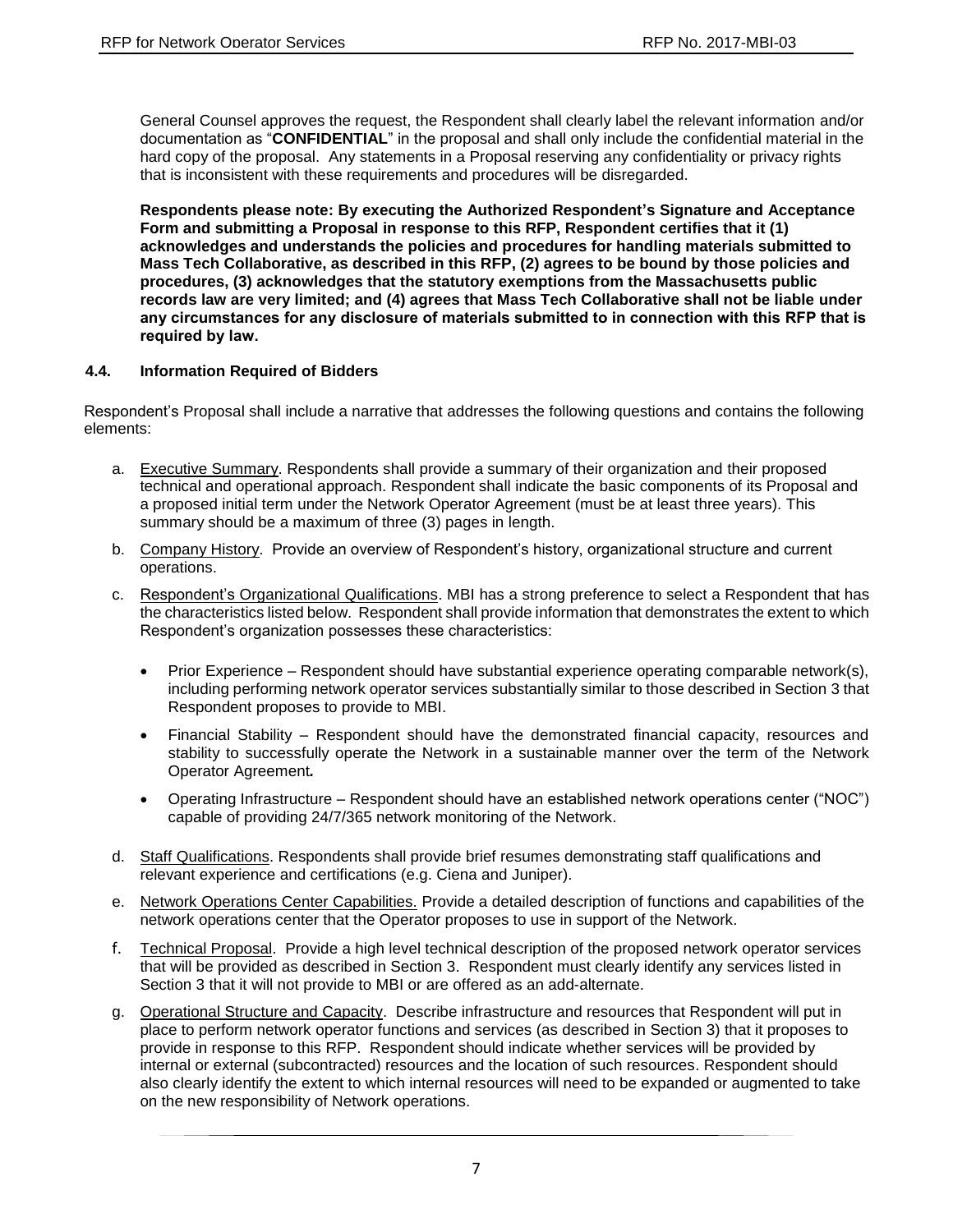- h. Transition Strategy. The Respondent shall describe in detail the process it will use to assume Network operator functions from the current network operator in a manner that minimizes the impact of the transition on active Network customers and minimizes any Network downtime. The transition must be coordinated so that it is as seamless as possible. The transition strategy shall describe the anticipated schedule for migration.
- i. Network Service Offerings and Customer Rates. Describe all proposed Network and related service offerings that the Respondent plans to offer to wholesale customers. Respondent shall provide a description of any proposed modifications to services currently offered on the Network. The Respondent shall submit a spreadsheet that reflects its proposed rates for customer service offerings and associated revenue projections over the term of the engagement. Respondent shall also provide a marketing plan describing Respondent's approach to generate sales revenue from wholesale and carrier customers.
- j. References. All Proposals must include references from three (3) organizations to which the Respondent has provided network operator functions and services similar to those described in this RFP. If the Respondent owns the network(s) that it operates and would therefore be unable to provide references, Respondent shall alternately provide references from three (3) of its largest customers. All references must include a contact name, address, telephone number, and email address. In addition to the foregoing, all Proposals must include a listing of public and private clients for whom the firm has provided services similar to those set forth in this RFP, with a description of the services provided.
- k. Compensation Proposal. Respondent should provide a compensation proposal to provide the services described in Section 3 and included in Respondent's Technical Proposal (including any services listed as an add-alternate). The Proposal must contain sufficient information and detail to enable MBI to assess the value of the Proposal in comparison to other proposals it receives.
- l. Experience. Provide brief descriptions of all comparable broadband networks (e.g. similar size, scope and characteristics) located in the United States that the Respondent within the past five years has operated or is still currently responsible for operating.
- m. Financial Capacity and Resources.
	- 1. Provide three years of Respondent's most recent audited financial statements. If Respondent's most recent financials are over 180-days old, submit, in addition, the most recent financial statements. Should the Respondent not have audited financial statements, Respondent should provide an explanation and, if applicable, submit three years of the most recent set of audited financial statements of its parent company, together with a description of Respondent's corporate structure that clearly demonstrates the relationship between the Respondent and its parent. Should neither the Respondent, nor its parent, if any, have audited financial statements, Respondent should: (1) submit a statement explaining why such audited financial statements do not exist; and (2) provide unaudited financial statements sufficient to allow MBI to evaluate the Respondent's financial condition, including three years of the Respondent's most recent income statements, balance sheets, and cash-flow statements.
	- 2. Submit a letter from a bonding company licensed to issue surety bonds in Massachusetts confirming that the Respondent has surety credit in an amount no less than the aggregate payment amounts proposed or estimated for the initial 3-year term and identifying the proposed bonding company. The Operator will be required to furnish a performance and a payment bond each in the foregoing amount, with surety satisfactory to MBI.
	- 3. Submit the completed Officer's Certificate (see Attachment C).
- n. Administrative Forms.
	- 1. Proposal Cover Sheet (see Attachment A)
	- 2. Authorized Respondent's Signature and Acceptance Form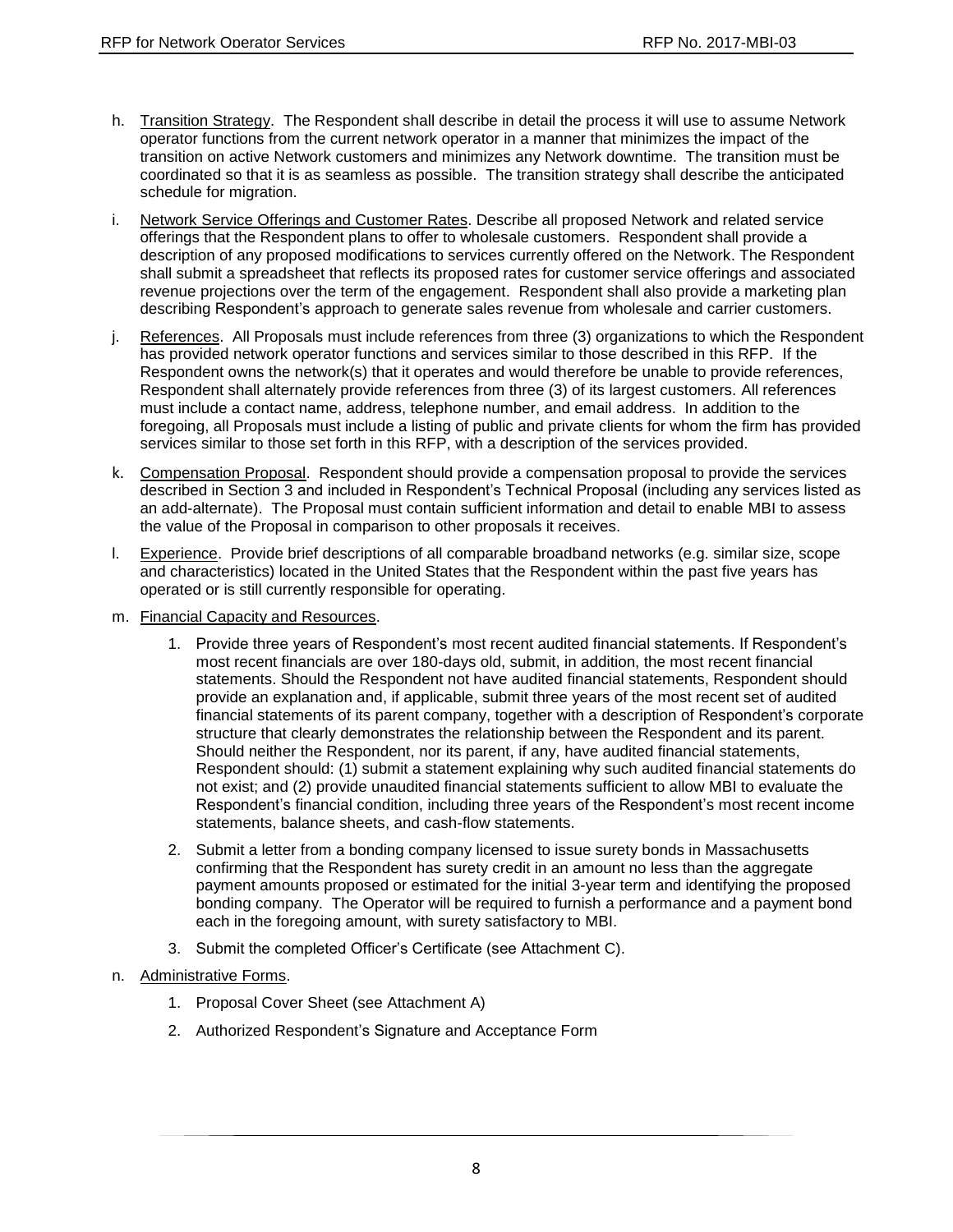## **5. EVALUATION PROCESS AND CRITERIA**

A team assembled by Mass Tech Collaborative and MBI will evaluate each Proposal that complies with the requirements in this RFP based on the following criteria:

- a. Extent to which Respondent's financial resources and strengths as evidenced by availability of surety bonding credit and balance sheet strength, including cash reserves, operating profit, credit rating, etc. provide assurance of Respondent's ability to fully execute its network operator obligations.
- b. Extent to which Respondent's organizational structure, capacity and qualifications of personnel (including relevant industry certifications) may reasonably be expected to support fulfilment of network operator obligations.
- c. Extent to which Respondent's experience demonstrates successful operation of middle mile or carrier networks of similar size, scale and characteristics.
- d. Quality of technical proposal, including comprehensiveness of proposed services and extent to which Respondent subcontracts for services listed in Section 3.
- e. Quality of transition strategy, including, but not limited to, the speed in which the transition is executed and the protections put in place to ensure a smooth transition that does not disrupt Network operations.
- f. Outcome of reference checks and determination that Respondent is not currently debarred from contracting with State, Federal, or any Local government.
- g. Range of services offered to carrier and wholesale customers and proposed pricing of services.
- h. Network Operations Center (NOC) capabilities.
- i. Robustness of Respondent's marketing plan.

MBI will select a Respondent based on MBI's determination of which proposal presents the best overall economic value. The best value determination will rely on common sense decision-making to meet the objectives of the RFP in the most efficient and effective manner possible. MBI will weigh competing proposals by considering comparative pricing and quality along with relative measures of financial and operational risk, the need for timely performance of network operator objectives, and the prospects for each Respondent's ability in the long-term to meet all of the objectives expressed in the RFP.

The order of criteria listed above does not necessarily reflect the relative order of importance. Mass Tech Collaborative also reserves the right to interview Respondents, request supplemental and clarifying information, and request best and final offers.

The selected Respondent will execute a Network Operator Agreement. The Mass Tech Collaborative expects to negotiate a final agreement with the selected Respondent based, in part, on the specifics of the respondent's proposal.

#### **6. OTHER PROVISIONS**

#### **6.1. General Information**

- a) If a Respondent's Proposal fails to meet any material terms, conditions, requirements or procedures, its Proposal may be deemed unresponsive and disqualified. The Mass Tech Collaborative reserves the right to waive omissions or irregularities that it determines to be not material.
- b) This RFP, as may be amended from time to time by Mass Tech Collaborative, does not commit Mass Tech Collaborative to select any firm(s), pay any costs incurred in preparing a Proposal or in connection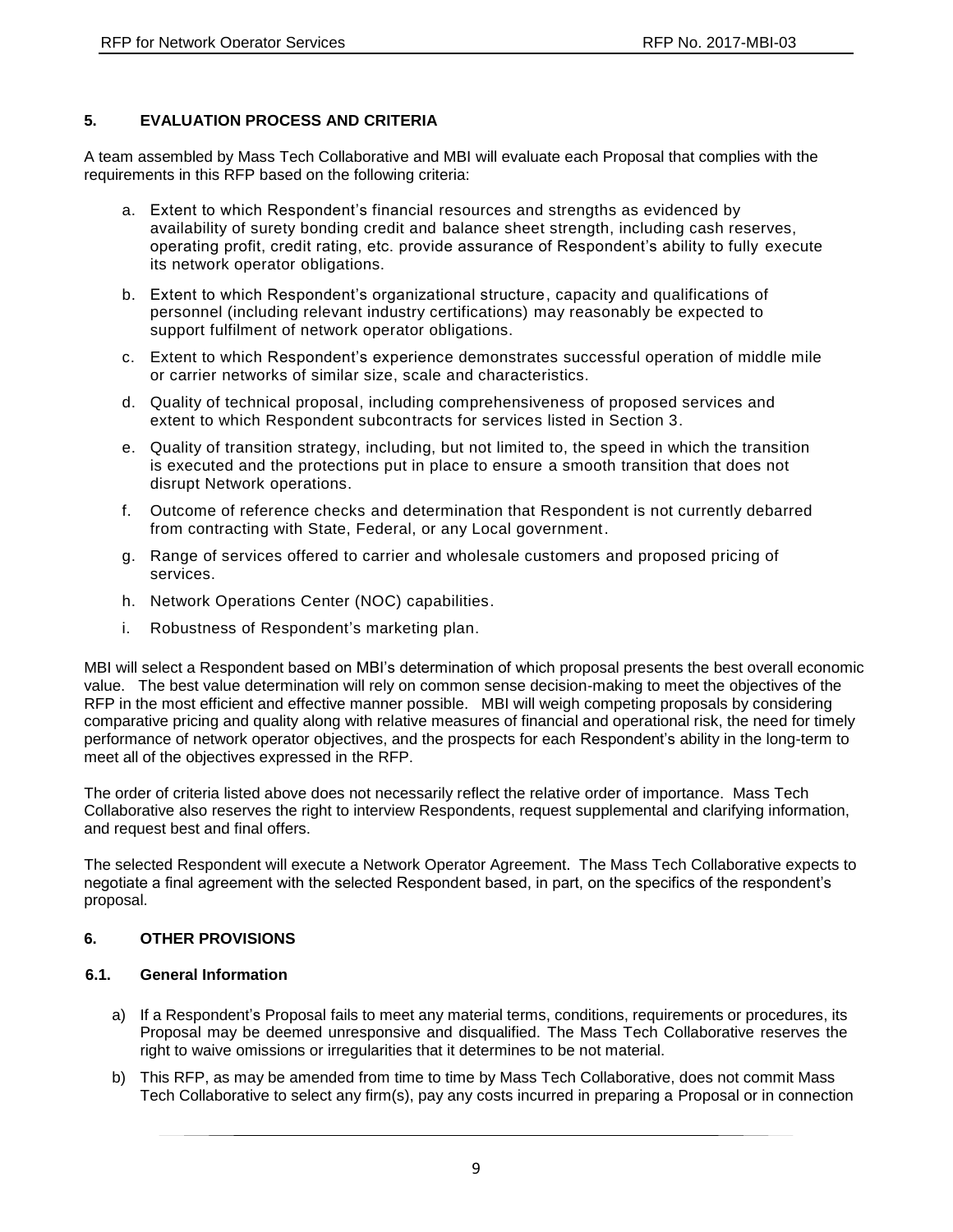with the award of any contracts. Mass Tech Collaborative reserves the right, in its sole discretion, to make no awards through this RFP, to withdraw the RFP, to engage in preliminary discussions with prospective Respondents, to accept or reject any or all Proposals received, to request supplemental or clarifying information, to negotiate with any or all qualified Respondents, and to request modifications to Proposals in accordance with negotiations, all to the same extent as if this were a Request for Information.

- c) Unless otherwise specified in this RFP, all communications, responses, and documentation must be in English, and all cost proposals or figures in U.S. currency. All Proposals must be submitted in accordance with the specific terms of this RFP.
- d) On matters related to this RFP that arise prior to an award decision by the Mass Tech Collaborative, Respondents shall limit communications with the Mass Tech Collaborative to the Procurement Team Leader and such other individuals as the Mass Tech Collaborative may designate from time to time. No other Mass Tech Collaborative employee or representative is authorized to provide any information or respond to any questions or inquiries concerning this RFP. Respondents may contact the Procurement Team Leader for this RFP in the event this RFP is incomplete.
- e) The Mass Tech Collaborative may provide reasonable accommodations, including the provision of materials in an alternative format, for Respondents with disabilities or other hardships. Respondents requiring accommodations shall submit requests in writing, with supporting documentation justifying the accommodations, to the Procurement Team Leader. The Mass Tech Collaborative reserves the right to grant or reject any request for accommodations.
- f) Respondent's Proposal shall be treated by the Mass Tech Collaborative as an accurate statement of Respondent's capabilities and experience. Should any statement asserted by Respondent prove to be inaccurate or inconsistent with the foregoing, such inaccuracy or inconsistency shall constitute sufficient cause for Mass Tech Collaborative in its sole discretion to reject the Proposal and/or terminate of any resulting Agreement.

#### **6.2. Posting of Modifications/Addenda to RFP**

This RFP has been distributed electronically using the Mass Tech Collaborative, MBI and COMMBUYS websites. If the Mass Tech Collaborative determines that it is necessary to revise any part of this RFP, or if additional data is necessary to clarify any of its provisions, an addendum will be posted to the websites. It is the responsibility of each potential Respondent to check the Mass Tech Collaborative, MBI and COMMBUYS websites for any addenda or modifications to the RFP. The Mass Tech Collaborative accepts no liability and will provide no accommodation to Respondents who submit a response based on an out-of-date RFP.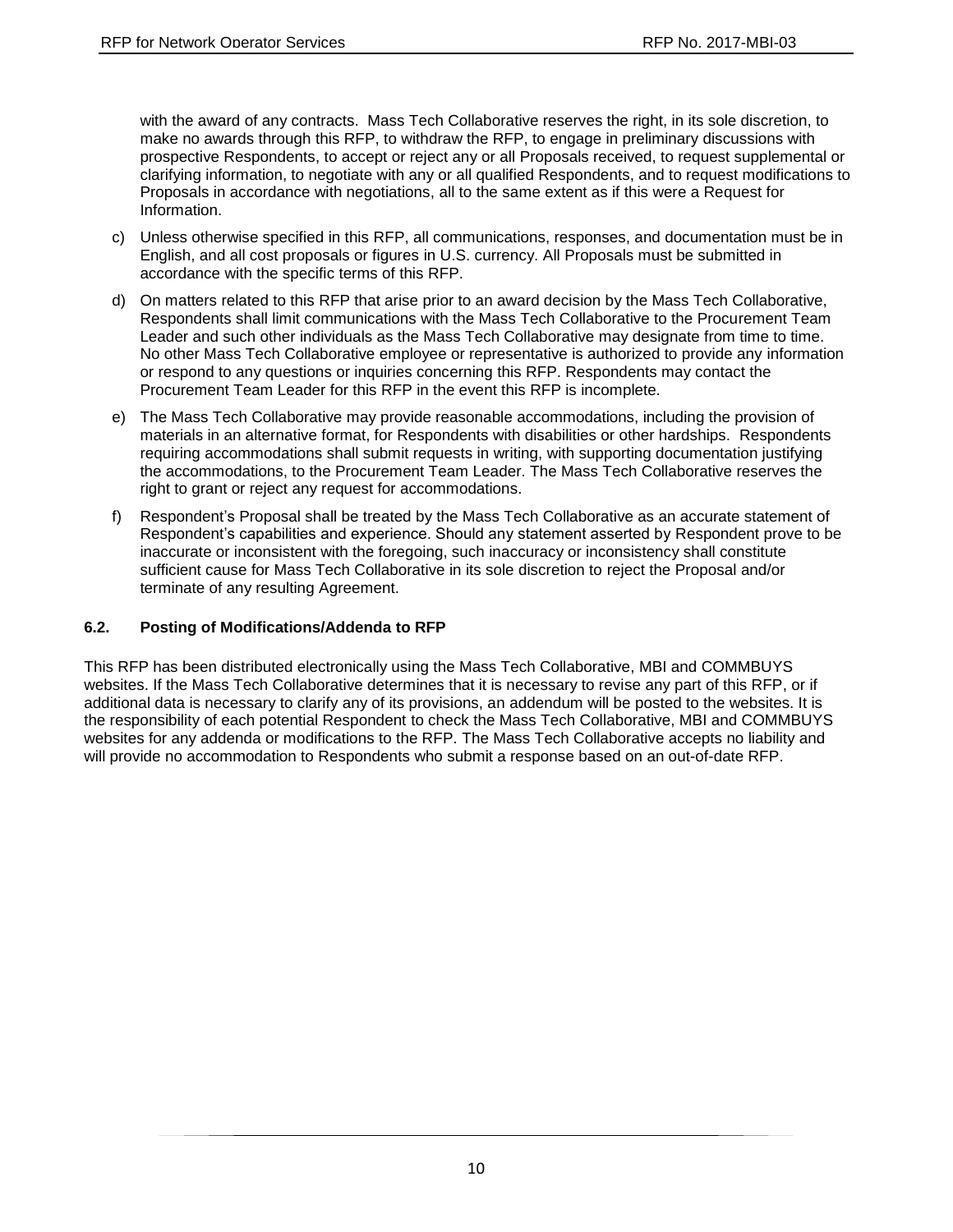## **Attachment A**

# **Proposal Cover Sheet**

| <b>Respondent Information</b>     |                                                                                   |  |
|-----------------------------------|-----------------------------------------------------------------------------------|--|
|                                   |                                                                                   |  |
| Primary Respondent - Organization |                                                                                   |  |
| <b>DUNS Number</b>                | Respondent Taxpayer ID# and jurisdiction (e.g., "a<br>Massachusetts corporation") |  |
| <b>Mailing Street Address:</b>    | <b>Total Funding Requested</b>                                                    |  |
| State:                            | City/Town:                                                                        |  |
| Website                           | Zip Code:                                                                         |  |
| <b>Brief Summary of Project:</b>  |                                                                                   |  |

| <b>Point of Contact Information</b>                          |                                                                                                      |  |
|--------------------------------------------------------------|------------------------------------------------------------------------------------------------------|--|
|                                                              | Respondent's Designated Representative: Authorized to commit organization; notified upon decision of |  |
| contract award                                               |                                                                                                      |  |
| Name:                                                        | Title:                                                                                               |  |
| Organization: If different from Respondent                   | Phone:                                                                                               |  |
| Email Address:                                               | Fax:                                                                                                 |  |
| Mailing Street Address: If different from<br>Respondent      | City/ Town: If different from Respondent                                                             |  |
| State: If different from Respondent                          | State: Zip +4 Code: If different from Respondent                                                     |  |
| Respondent's Project Manager: Contact over course of project |                                                                                                      |  |
| Name:                                                        | Title:                                                                                               |  |
| Organization:                                                | Phone:                                                                                               |  |
| <b>Email Address:</b>                                        | Fax:                                                                                                 |  |
| <b>Mailing Street Address:</b>                               | City/Town:                                                                                           |  |
| State:                                                       | State: Zip +4 Code:                                                                                  |  |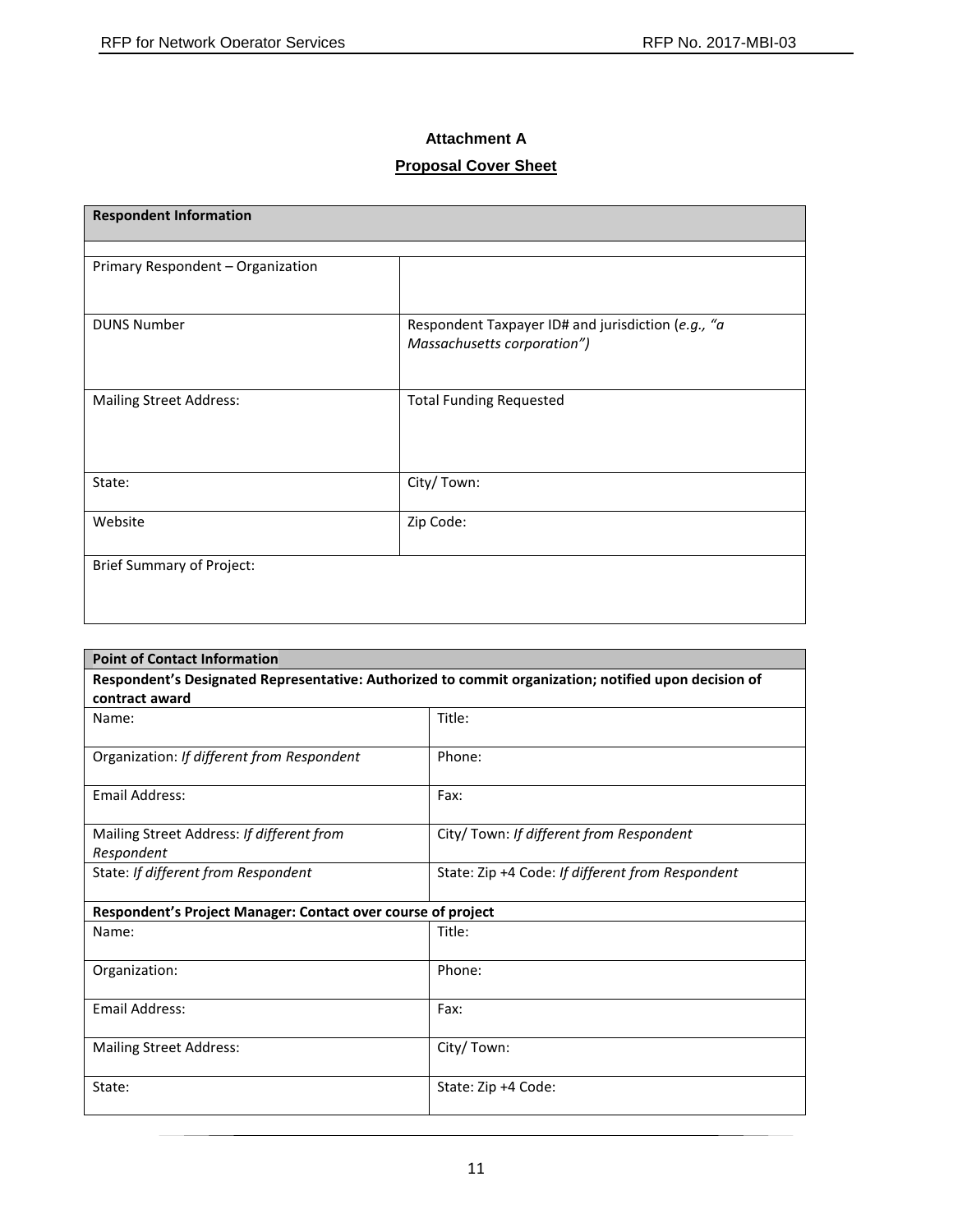#### **Attachment B**

#### **RFP for Network Operator Services**

#### **Authorized Respondent's Signature and Acceptance Form**

The undersigned is a duly authorized representative of the Respondent listed below. The Respondent has read and understands the requirements of this RFP.

The Respondent specifically acknowledges the application of the procedures regarding submission of sensitive information as set forth in this RFP, and specifically agrees that it shall be bound by those procedures. The Respondent understands that all materials submitted as part of the proposal are subject to disclosure under the Massachusetts Public Records Law unless an exemption applies as determined in writing by the Mass Tech Collaborative's General Counsel. Respondent acknowledges that the statutory exemptions from the Massachusetts public records law are very limited and agrees that Mass Tech Collaborative shall not be liable under any circumstances for any disclosure of materials submitted to in connection with this RFP that is required by law.

Respondent acknowledges and agrees that the Mass Tech Collaborative has no obligation, and retains the sole discretion whether to select the Proposal set forth herein, and that Mass Tech Collaborative's receipt of a Proposal does not imply any promise of a contract award at any time.

The Respondent understands that, if selected by the Mass Tech Collaborative, the Respondent and the Mass Tech Collaborative will negotiate a written agreement specifying the respective rights and obligations of each party.

I certify that Respondent is in compliance with any and all corporate filing requirements and State and Federal tax laws.

I certify that the statements made in this Proposal, including all attachments and exhibits, are true and correct to the best of my knowledge.

Respondent:

(Printed Name of Respondent)

By:  $\rule{1em}{0.15mm}$ (Signature of Authorized Representative)

Name: with a state of the state of the state of the state of the state of the state of the state of the state of the state of the state of the state of the state of the state of the state of the state of the state of the s

Title: **The Community of the Community of the Community of the Community of the Community of the Community of the Community of the Community of the Community of the Community of the Community of the Community of the Commun** 

Date: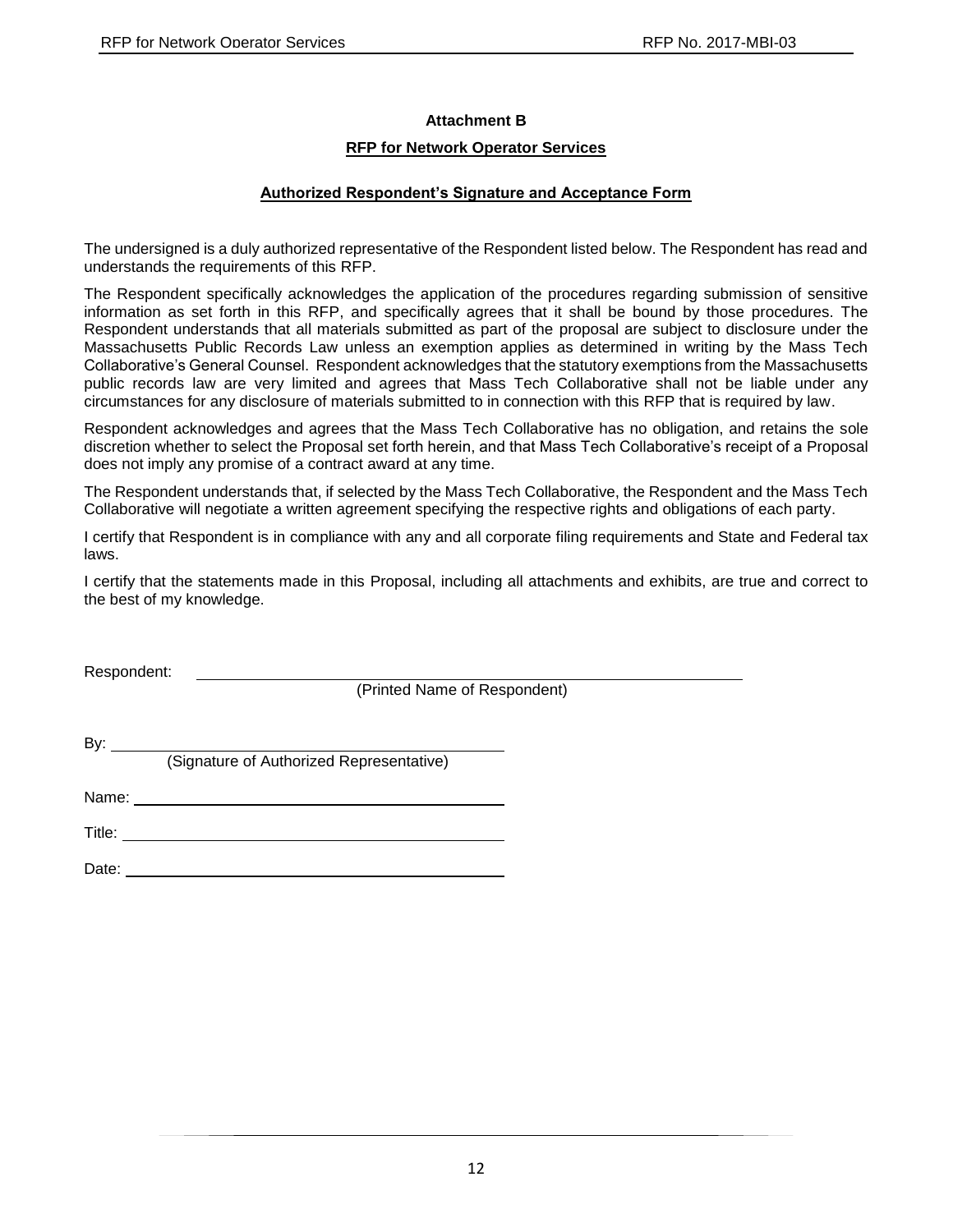#### **Attachment C**

#### **Officer's Certificate**

The following questions must be answered by the Respondent.

1. Is your organization in compliance with of all its obligations under all bank lending and other credit (e.g., equipment leases) arrangements and has it been in compliance with these requirements during the past 12 months?  $Yes \Box$  No $\Box$ 

|--|--|--|

M

- 2. During the past 5 years has your organization filed for bankruptcy or has any Principal (more than 5% stockholder or other type of ownership) or officer been an officer or Principal of another firm that filed for or been the subject of any bankruptcy or insolvency proceeding?<br>
Yes $\Box$  $Yes$
- 3. Has your organization complied with all of its obligations to federal, state and local taxing authorities over the past three years?

| Yes <sup>[</sup> | No <sub>1</sub> |
|------------------|-----------------|
|------------------|-----------------|

- 4. Has your organization been a named party (either voluntarily or involuntarily) in any legal proceedings, administrative proceedings or arbitrations initiated by a local, state or federal governmental body within the past 5 years that resulted in your organization being sanctioned or ordered to pay fines or penalties in excess of \$10,000?  $Yes \Box$  No $\Box$
- 5. Has your organization or any officer or Principal been convicted in any criminal proceeding (other than minor traffic and other non-felony offenses) during the past 7 years or currently the subject of any similar criminal proceeding?
	- $Yes \Box$
- 6. Are your organization's financial statements audited? and,  $Yes \Box$
- 7. If so, have you received a "going concern" opinion from such audit firm during the past three years?  $Yes \Box$  No $\Box$
- 8. Are more than 25% of your revenues derived from any single customer?  $Yes \Box$  No
- 9. Did your organization have positive net income in each of the three most recent fiscal years?  $Yes \Box$  No $\Box$
- 10. Do your organization's tangible current assets (current assets less goodwill) exceed its current liabilities?"<br>Yes $\Box$  $Yes \Box$
- 11. Has your organization been terminated or failed to complete work within the past 5 years on a project funded in whole or in part with public funds (local, state or federal).  $Yes \Box$
- 12. Certify your organization has internal accounting controls as required by Massachusetts General Laws Chapter 30, Section 39R(c).

 $Yes \Box$  No If you have answered 'Yes' to questions 2, 7 or 8 please explain.

If you answered 'Yes" to questions 4 or 5 please provide appropriate details.

- If you answered 'Yes" to question 11 please provide appropriate details.
- If you have answered 'No' to questions 1, 3, 6, 9, 10, or 12 please explain.

Attach additional sheets if necessary.